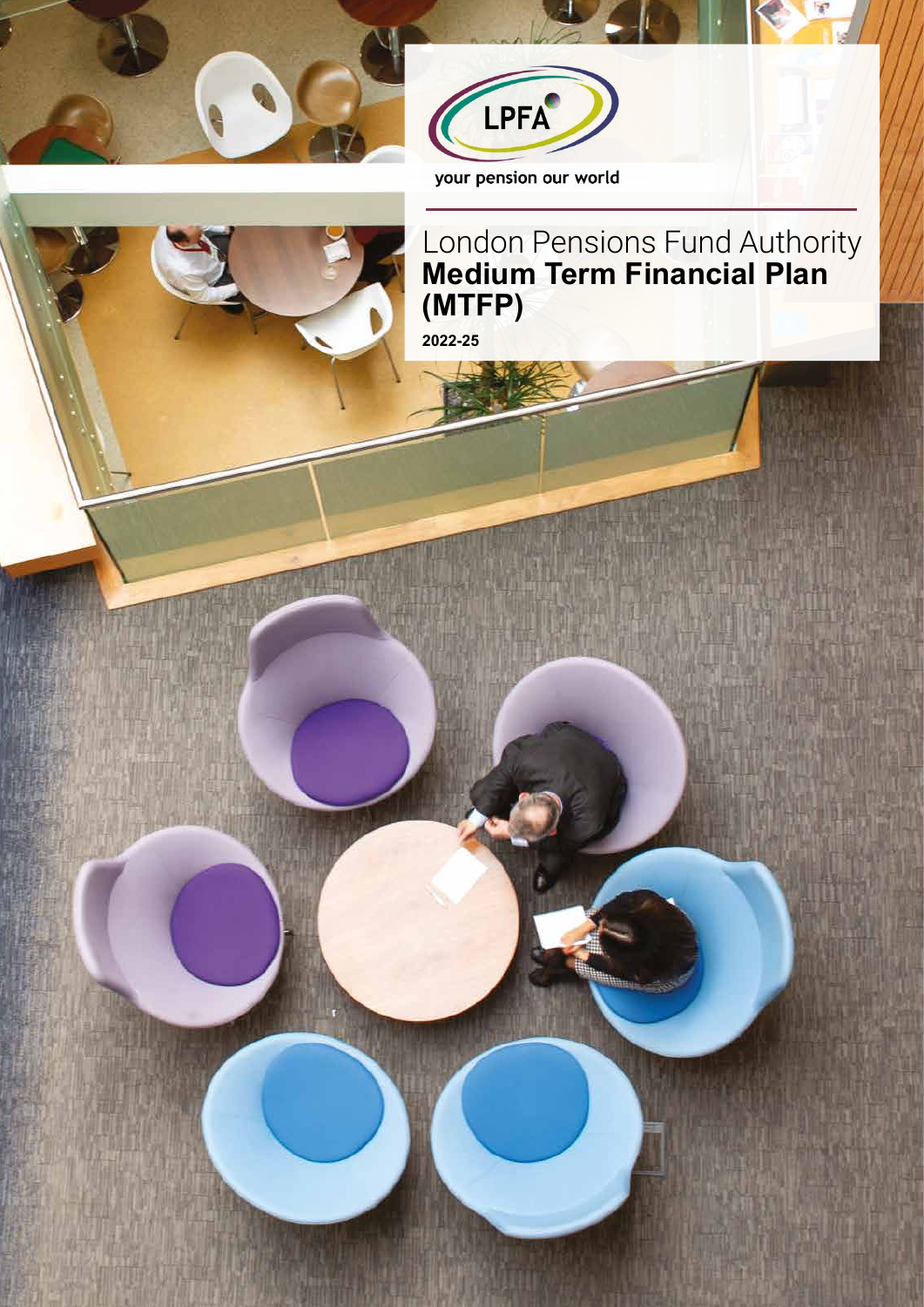## **Contents**

| 1. Executive summary                      | $\overline{a}$ |
|-------------------------------------------|----------------|
| 2. About us                               | 3              |
| 3. Context and background                 | 3              |
| 4. Strategic opportunities and challenges | 3              |
| 5. MTFP overview                          | 5              |
| 6. LPFA Pension Fund                      | 5              |
| 7. Operational and governance expenditure | 7              |
| 8. Residual liabilities                   | 10             |
| 9. Risks                                  | 11             |
| 10. Mitigations                           | 11             |
| 11. Opportunities                         | 12             |
| 12. Treasury management                   | 12             |
| 13. Governance considerations             | 12             |
| Glossary                                  | 13             |
| Appendix 1                                | 14             |
|                                           |                |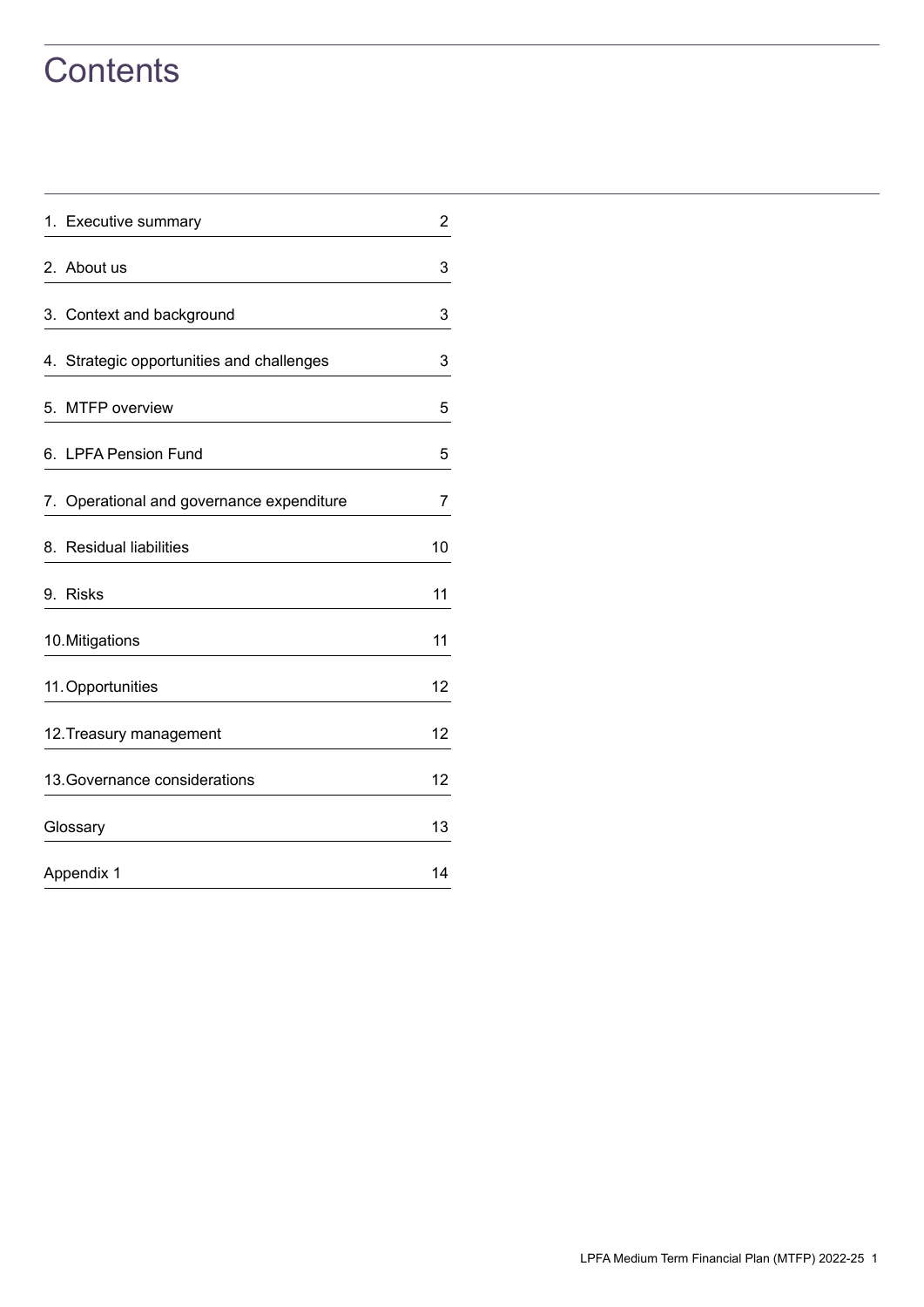# London Pensions Fund Authority Medium Term Financial Plan (MTFP) 2022-25

## **1. Executive summary**

- 1.1 We are the London Pensions Fund Authority (LPFA), the largest Local Government Pension Scheme (LGPS) provider in London. Our pension fund had a balance sheet value of £6.9 billion, as at 31 March 2021, and we are responsible for the provision of pension benefits for 91,675 members. Of these, 20,115 are employees working for not-for-profit, charity, private sector and local government employers, 35,963 are pensioners and dependants, 6,700 are undecided leavers and frozen refunds, and 28,897 are deferred beneficiaries.
- 1.2 This MTFP describes how the LPFA 2022 Strategic Policy Statement (SPS) is resourced, and updates the forecast MTFP previously presented to the LPFA Board in March 2021. The 2022 triennial valuation will provide updated actuarial assumptions for the period spanning 1 April 2023 to 31 March 2026, and the provisional MTFP estimates will be updated to reflect these changes at that time. The purpose of the MTFP is to outline and update the three-year financial strategy and financial forecast for the use of resources comprising both income and expenditure.
- 1.3 Looking ahead, 2022/23 is the final year of our triennial valuation and the penultimate year of the 2021 – 2024 MTFP. During 2021/22, the LPFA experienced significant change in its business model, as well as robust growth in the net assets of the scheme, which enhanced the LPFA's financial standing and its ability to meet future challenges. The fund has consistently achieved its ambition to maintain a funding level close to full funding on a risk adjusted triennial valuation basis, exceeding this assumption by 8.2% when measured from the 2016 valuation to the 2019 valuation.
- 1.4 The LPFA has a proud history, since its inception in 1989, of supporting its members, employers and London boroughs in ensuring pension promises to its members. The LPFA strives to continuously achieve its aims of paying members their pensions and other benefits as they fall due, whilst maintaining as far as possible, stable contributions for our employers. Added to these are our strategic ambitions to remain sustainable and collaborative.
- 1.5 As part of a strategic initiative to strengthen the services we deliver, we have been insourcing activities previously outsourced to Local Pensions Partnership Ltd (LPP Group) as part of the 2016 establishment of LPP, largely as they had the resources and LPFA was to operate on a small resource base. As LPP has matured into standalone administration and investment businesses, the LPFA is currently refining and resetting much of its operational and business practices via taking back a number of back office functions. Consideration of risk and timing sits alongside best practice, value for money, and a supportive people strategy that will allow us to operate efficiently and effectively as we change and adapt to future challenges outlined in MTFP and SPS. In the short-term, the LPFA Board remains supportive of evolving the LPFA operational model to build greater resilience, sustainability and opportunities for collaboration.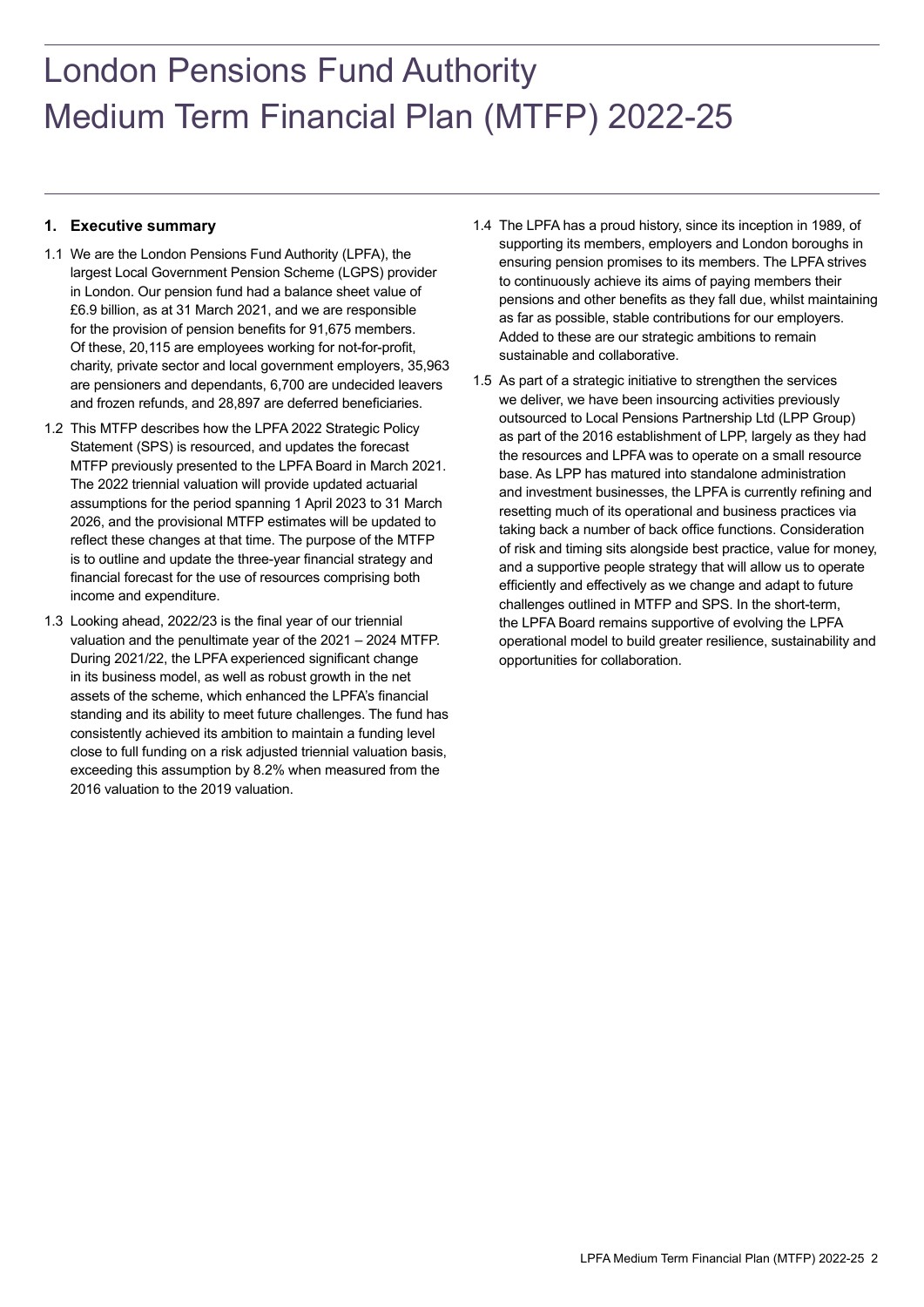## **2. About us**

- 2.1 The LPFA was established by the London Government Reorganisation (Pensions etc.) Order 1989 (the "1989 Order") on 31 October 1989, to take over certain functions of the London Residuary Body (LRB) (including in respect of the former Greater London Council Fund (GLC) and Inner London Education Authority Fund (ILEA) and associated liabilities, with effect on and from 1 April 1990). On 1 April 1986, the LRB was established and took over the functions of the GLC Fund from that date. It later took over the functions of the ILEA Fund (under section 164 of the Education Reform Act 1988 ) with effect on and from 1 April 1990. In 1996, the LRB was woundup, and the liabilities remained with the LPFA.
- 2.2 During 2015-16, the LPFA entered a commercial partnership as an equal equity shareholder with Lancashire County Council (LCC) to form a pooling partnership with Lancashire County Pension Fund (LCPF). This joint venture created the LPP Group, a wholly owned subsidiary of both administering authorities. The LPP Group created two subsidiaries to manage Pension Investment Management and Advisory Services and Pension Administration. In the five years to 2021, this strategic partnership achieved investment savings of £46 million and reduced administration costs from £58 per member to £21 per member.
- 2.3 The MTFP has been prepared on the assumption that the partnership with Lancashire will continue and that LPP will continue to be in place for the duration of this planning period.

#### **3. Context and background**

- 3.1 The financial year 2022/23 is the penultimate year of the three-year MTFP 2021-2024. This plan sets out the financial framework to ensure the LPFA can continue to operate on a sustainable and sound financial footing; and continues to ensure that the LPFA's limited resources are invested in the activities that have the greatest impact on the delivery of the SPS. The MTFP also helps ensure that sufficient resources are in place to meet future policy commitments to provide a strong financial basis to protect the LPFA from any future financial uncertainty and bolster financial resilience over the long term.
- 3.2 The LPFA is required, under the GLA Act 1999, to provide the Mayor with a draft SPS and budget for the forthcoming year by 31 December. The Mayor is required to provide any comments on the plans by 31 January and the LPFA is required to consider the Mayor's comments before finalising the MTFP.
- 3.3 The LPFA issues its levy letter to the London Boroughs each February. The London Boroughs use this information in setting council tax before 11 March for the following financial year.

## **4. Strategic opportunities and challenges**

- 4.1 In shaping the MTFP, and through our outcomes-focused approach, the Board acknowledged that there was an inevitable need to invest and develop capacity within the LPFA to enable longer term ambitions and benefits to be realised, as well as addressing new pressures, and funding priorities. We have now insourced all corporate functions previously outsourced to the LPP Group, with the exception of HR and IT services, to allow us to focus on achieving our strategic aims and addressing emerging priorities; these include:
- **London Boroughs Levy:** London Councils are facing increasing pressures following the coronavirus pandemic (COVID-19) and the ensuing demand for public services. At the same time, there remains an £140 million deficit, as at 31 March 2019, in the LPFA Fund pertaining to historic GLC and ILEA liabilities arising from the past employment obligations of London Authorities. The Levy has not been increased since 2010 and therefore has reduced in real terms by 25% over the past 12 years.
- **Triennial Valuation 2022:** the LPFA is preparing employers for the 2022 valuation and is supporting employers to achieve a good state of readiness. This is one example where there has been benefit in taking back inhouse employer management professionals from LPP, allowing the Fund to have more engagement with individual employers on a range of financial and funding matters, including preparation for the next Valuation.
- **Climate Crisis:** In September 2021, the LPFA declared its commitment to becoming a net zero carbon pension fund. As a formal signatory to the IIGCC Framework, we have 12 months to develop a detailed, transparent plan of action, but this requires additional time and resource to deliver. We expect further pressures to evolve across Responsible Investment (RI) and climate change during the remainder of the MTFP period, and those requirements will also require significant focus, time and resources to be deployed. The LPFA is working closely with climate change leads within the Local Pensions Partnership Investment business, (LPPI), which has itself signed up to IIGCC framework as an asset manager.
- **Pooling:** The Fund's assets are fully integrated within a pooling structure delivered by the LPP Group, and the savings derived since 2014/15 are outlined in the table on the next page. Note that the funding level below is that as at 31/3/19 and will not be formally updated until after the 31/3/22 Valuation.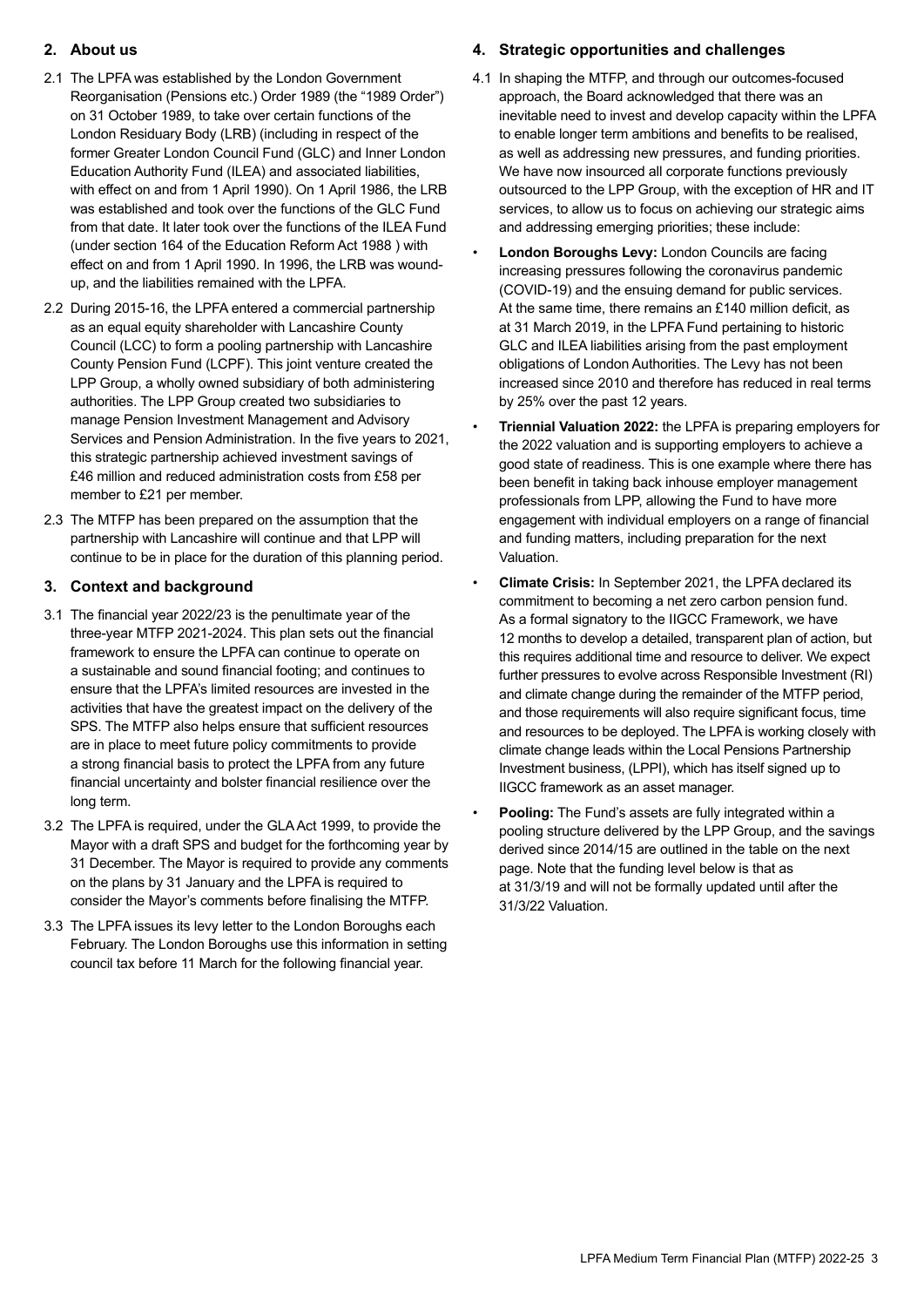|                                                     | 2015/16 | 2016/17 | 2017/18 | 2018/19 | 2019/20 | 2020/21 | 2021/22 | 2022/23 | 2023/24 | 2024/25 |
|-----------------------------------------------------|---------|---------|---------|---------|---------|---------|---------|---------|---------|---------|
| <b>Investment asset £m</b>                          |         |         |         |         |         |         |         |         |         |         |
| Pooled                                              |         | 2,276   | 3,578   | 4,776   | 5,332   | 6,228   | 6,539   | 6,866   | 7,210   | 7,570   |
| Non-pooled                                          |         | 2,711   | 1,797   | 1,022   | 450     | 533     | 544     | 571     | 599     | 629     |
| Derivative                                          |         |         |         | (8)     | (49)    | 20      |         |         |         |         |
| <b>Investment asset</b>                             | 4,194   | 4,987   | 5,375   | 5,791   | 5,733   | 6,781   | 7,083   | 7,437   | 7,809   | 8,200   |
| <b>Funding level</b>                                | 95.2%   | 103.9%  | 114.4%  | 109.0%  | 109.0%  | 109.0%  | 109.0%  | 109.0%  | 109.0%  | 109.0%  |
| Investment fees bps on pooled/<br>non-pooled assets |         |         |         |         |         |         |         |         |         |         |
| Pooled Fees bps on pooled assets                    | 26.75   | 113.35  | 77.14   | 57.54   | 66.33   | 84.04   | 84.04   | 84.04   | 84.04   | 84.04   |
| Non-pooled Fees bps on non-pooled assets            |         | 82.63   | 94.59   | 182.40  | 305.34  | 66.07   | 68.03   | 68.03   | 68.03   | 68.03   |
| Pooled/ non-pooled fees bps on<br>investment assets |         |         |         |         |         |         |         |         |         |         |
| Pooled Fees investment and transactions (bps)       | 26.70   | 51.73   | 51.35   | 47.46   | 61.69   | 77.19   | 77.59   | 77.59   | 77.59   | 77.59   |
| <b>Pooled Performance Fees</b>                      |         |         |         | 4.70    | 33.25   | 56.81   | 57.11   | 57.11   | 57.11   | 57.11   |
| Non-pooled Fees bps on investment assets (bps)      | 73.20   | 44.92   | 31.63   | 23.86   | 17.61   | 5.93    | 5.97    | 5.97    | 5.97    | 5.97    |
| Non-pooled Performance Fees bps                     |         |         |         | 8.34    | 6.36    | $-0.74$ | $-0.74$ | $-0.74$ | $-0.74$ | $-0.74$ |
| <b>Bps on total investment assets</b>               | 99.90   | 96.65   | 82.98   | 84.36   | 118.92  | 139.19  | 139.92  | 139.92  | 139.92  | 139.92  |
| <b>Investment fee cost £m</b>                       |         |         |         |         |         |         |         |         |         |         |
| Pooled Fees investment and transactions £m          | 11.20   | 25.80   | 27.60   | 27.48   | 35.36   | 52.34   | 54.96   | 57.71   | 60.59   | 63.62   |
| Pooled Performance fees                             |         |         |         | 2.72    | 19.06   | 38.52   | 40.45   | 42.47   | 44.60   | 46.83   |
| <b>Total pooled fees £m</b>                         | 11.20   | 25.80   | 27.60   | 30.20   | 54.43   | 90.86   | 95.41   | 100.18  | 105.19  | 110.45  |
| Non-pooled fees £m                                  |         |         |         | 13.82   | 10.09   | 4.02    | 4.23    | 4.44    | 4.66    | 4.89    |
| Non-pooled performance fees £m                      | 30.70   | 22.40   | 17.00   | 4.83    | 3.65    | $-0.50$ | $-0.53$ | $-0.55$ | $-0.58$ | $-0.61$ |
| Total non-pooled fees £m                            | 30.70   | 22.40   | 17.00   | 18.65   | 13.74   | 3.52    | 3.70    | 3.88    | 4.08    | 4.28    |
| <b>Total fees £m</b>                                | 41.90   | 48.20   | 44.60   | 48.85   | 68.17   | 94.39   | 99.11   | 104.06  | 109.26  | 114.73  |

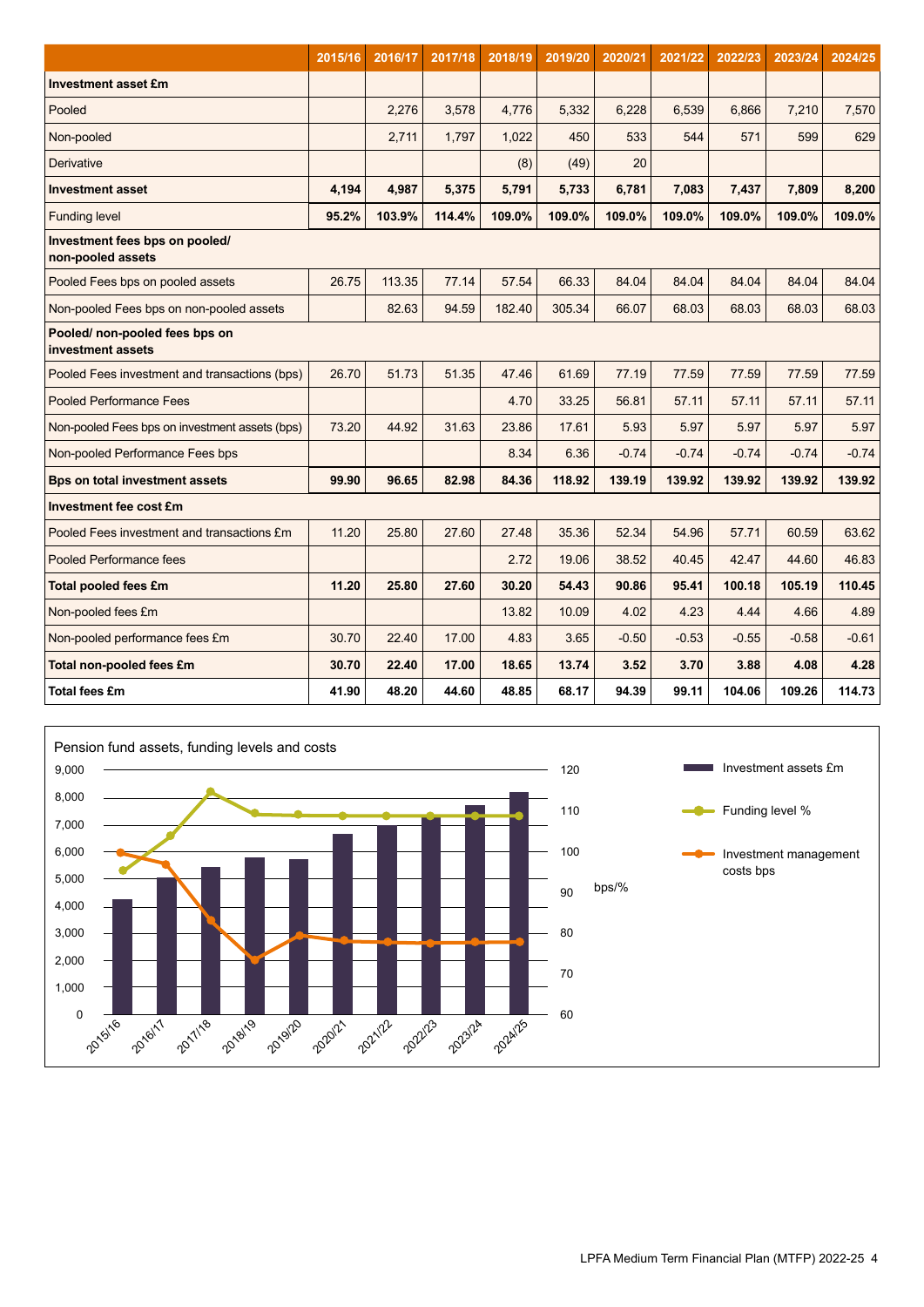## **5. MTFP overview**

- 5.1 This MTFP update, in summary:
- Presents the updated budget and funding proposals that will enable the LPFA to balance its budget in 2022/23 and utilise available resources towards the achievement of the LPFA objectives and outcomes of collaboration, sustainability and quality member experience.
- Provides an update on the overall medium-term financial position for the LPFA, including updates on other government announcements and the main areas of financial risk.
- 5.2 The MTFP is presented in three parts:
- The Pension Fund comprising £6.92 billion as at 31 March 2021 of assets under management. The Fund receives employer and employee contributions from 124 active employers participating in the Fund and funds pension payments to 35,963 pensioners and dependants.
- Pension Fund Oversight and Governance comprises the cost of running the organisation including the IAS19 liability relating to the LPFA team and strategic oversight functions.
- Residual Liabilities Account comprises the on-going payments of annual statutory compensation following the abolition of the GLC, ILEA and LRB. These payments are financed by a levy on all London Boroughs. These accounts also include substantial provisions for injury claims from former employees of the GLC and ILEA in relation to asbestosis.

## **6. LPFA Pension Fund**

- 6.1 The MTFP does not review the LPFA funding strategy as the Fund's actuarial valuation (the Valuation) is both a sufficient and necessary risk management exercise with the purpose of reviewing the current funding plans and setting contribution rates for the Fund's participating employers from 1 April 2020 to 31 March 2023. The Valuation principles are included in the MTFP as part of a holistic approach to the assessment of the adequacy of financial risk management and the robustness of financial planning.
- 6.2 The purpose of the Valuation is to review the current funding strategy and ensure the Fund has a contribution plan and investment strategy in place that will enable it to pay members' benefits as they fall due. Further information on this can be found by reference to the following publicly available documents:
	- The Funding Strategy Statement;
	- The Investment Strategy Statement; and,
	- Published meeting papers and minutes for the quarterly meetings of the LPFA Board.
- 6.3 Considering these strategies alongside the valuation report will provide a more complete view of the LPFA funding strategy and decision making surrounding this. The three year MTFP is a snapshot of the pension fund at a very short window in the life of a pension scheme. Our ongoing responsibility is to pay benefits over a period of the next 80 years or more, whilst still welcoming new members to join now and in the future.
- 6.4 The valuation approach quantifies the likelihood of the contribution plan and investment strategy for each employer being sufficient to fund future benefits. The MTFP summarises the actuary's key planning assumptions for income and expenditure, as well as known costs arising from service level agreements with LPP. The pension fund assumptions are based on economic indicators, which include unknowns and uncertainties such as the return from investment seeking assets and future inflation.

| <b>Assumption</b>                                             | <b>Economic indicator</b>                                          |
|---------------------------------------------------------------|--------------------------------------------------------------------|
| Benefit increases                                             | <b>Future Consumer Price Index</b><br>(CPI) inflation expectations |
| <b>Career Average Revalued Earnings</b><br>(CARE) revaluation | <b>Future CPI inflation expectations</b>                           |
| Salary increases                                              | $3.6\%$ p.a.                                                       |
| Future investment return                                      | Future CPI inflation expectations<br>plus 3.6% p.a.                |
| Primary contribution rate                                     | 15.2% of pay p.a.                                                  |
| Average employee contribution rate                            | $7.2%$ of pay                                                      |

## 6.5 The economic indicators used are:

## **Investment return**

- 6.6 The actuarial funding level is based on an assumed investment return of CPI plus 3.6%. The derivation of this assumption is set out in the actuarial valuation report for the Fund. This MTFP does not forecast returns from investment seeking assets since investments move up and down, and investment projections would contain inherent uncertainties to the extent that actual results may be materially different from forecast provided.
- 6.7 The cash and funding sources table below sets out three key components of cashflow:
- The actuary's expectations for income and expenditure of the pension fund up to 2022/23, with an extrapolation for the two years that fall outside of the current valuation to 2024/25;
- Charges occurring under various service level agreements with Local Pensions Partnership Administration Limited (LPPA) and Local Pensions Partnership Investment Limited (LPPI); and,
- Recharge to the pension fund for the Operational and Governance expenditure.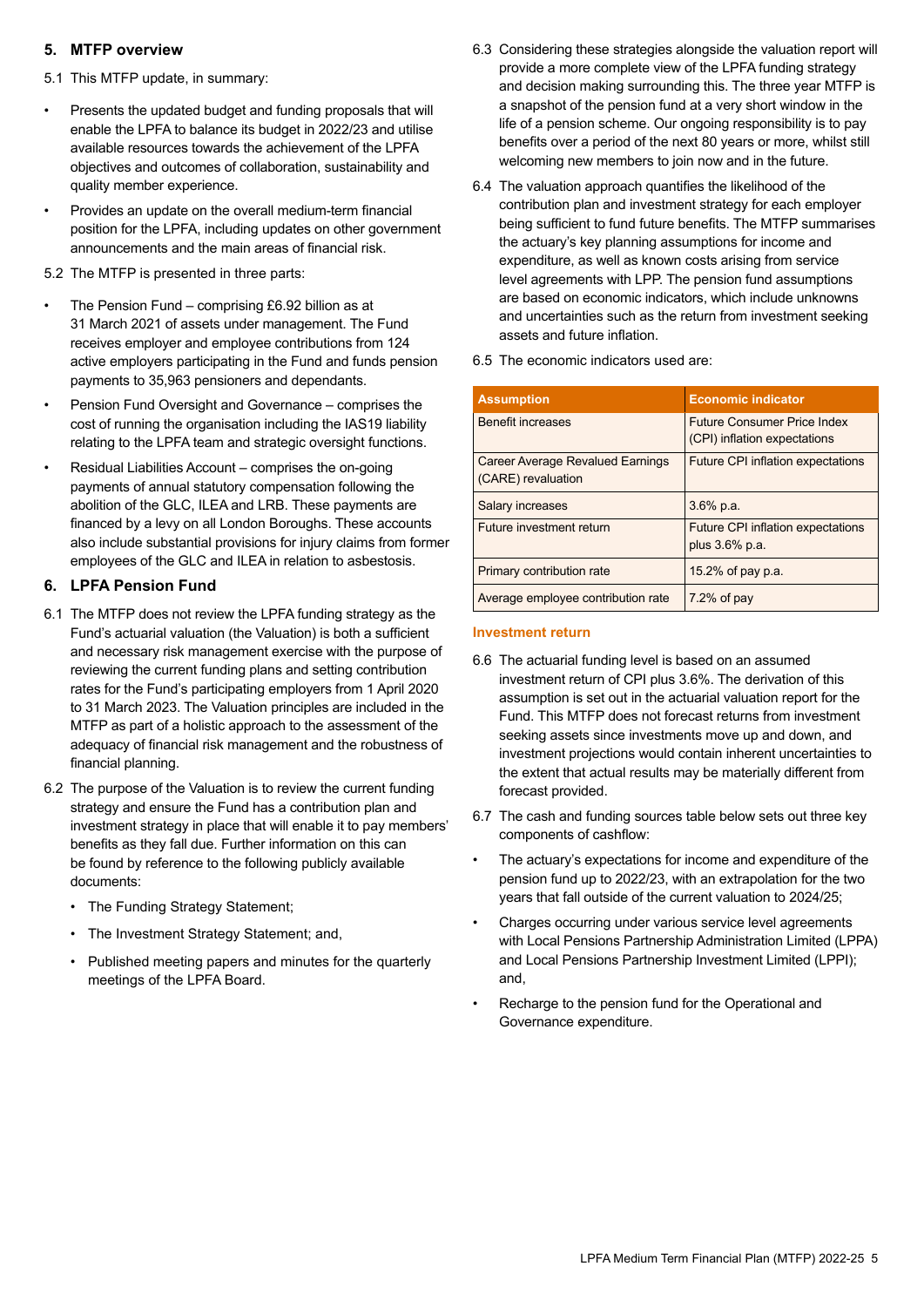#### **Table 1: Cash and Funding Sources to the Pension Fund**

|                                              | <b>Forecast</b><br>2020-21 | <b>Forecast</b><br>2021-22 | <b>Budget</b><br>2022-23 | <b>Budget</b><br>2023-24 | <b>Budget</b><br>2024-25 |
|----------------------------------------------|----------------------------|----------------------------|--------------------------|--------------------------|--------------------------|
| <b>Cash and funding sources</b>              | £m                         | £m                         | £m                       | £m                       | £m                       |
| <b>Dealings with Members</b>                 |                            |                            |                          |                          |                          |
| <b>Employee contributions</b>                | 42.5                       | 40.6                       | 42.1                     | 43.7                     | 45.2                     |
| <b>Employer contributions</b>                | 88.7                       | 85.8                       | 88.9                     | 92.2                     | 95.5                     |
| Employer deficit contributions               | 14.8                       | 13.9                       | 14.4                     | 15.0                     | 15.5                     |
| Pensions benefits                            | (241.1)                    | (245.2)                    | (248.6)                  | (256.3)                  | (264.3)                  |
| Lump sums                                    | (33.2)                     | (31.3)                     | (33.2)                   | (33.2)                   | (33.2)                   |
| <b>AVC &amp; Lifetime Tax</b>                | (1.8)                      | (1.7)                      | (1.8)                    | (1.9)                    | (1.9)                    |
| Transfers in                                 | 10.8                       |                            | —                        | -                        |                          |
| <b>Transfers out</b>                         | (14.1)                     | —                          |                          |                          |                          |
| Net (withdrawals) from dealings with Members | (133.4)                    | (137.9)                    | (138.2)                  | (140.5)                  | (143.2)                  |
| <b>Management expenses</b>                   |                            |                            |                          |                          |                          |
| Pension administration fees per LPP SLA      | (2.2)                      | (2.2)                      | (2.2)                    | (2.2)                    | (2.2)                    |
| Employer risk fees per LPP SLA               | (0.2)                      | (0.2)                      | (0.2)                    | (0.2)                    | (0.2)                    |
| Oversight & Governance                       | (4.5)                      | (4.6)                      | (4.6)                    | (4.7)                    | (4.9)                    |
| <b>Total management expenses</b>             | (6.9)                      | (7.0)                      | (7.0)                    | (7.1)                    | (7.3)                    |
| <b>Investments</b>                           |                            |                            |                          |                          |                          |
| Investment income                            | 125.8                      | 153.4                      | 132.1                    | 138.7                    | 145.7                    |
| Fund performance                             | 834.8                      | 431.9                      | 498.4                    | 518.5                    | 540.0                    |
| Pooled charges                               | (95.3)                     | (95.3)                     | (100.1)                  | (105.1)                  | (110.3)                  |
| Non-pooled fees per LPP SLA                  | (0.7)                      | (0.7)                      | (0.7)                    | (0.8)                    | (0.8)                    |
| Other investment management non-pooled fees  | (2.9)                      | (2.9)                      | (3.0)                    | (3.1)                    | (3.3)                    |
| Net return on investments                    | 861.7                      | 486.4                      | 526.7                    | 548.2                    | 571.3                    |
| Net addition from managing the Pension Fund  | 721.4                      | 341.5                      | 381.5                    | 400.6                    | 420.8                    |

Source: Barnett Waddingham Triennial Valuation 2019; LPPI SLAs 2021/22.

6.8 The key planning assumptions are detailed below.

- i. **Employer and Employee Contributions (Primary, Secondary and Cessation)** – The contributions to the Fund are as assessed by Barnet Waddingham (our Actuarial advisers) of employer contributions that should be paid into the Fund by participating employers for the period 1 April 2020 to 31 March 2023 in order to maintain the solvency of the Fund, and are likely to be sufficient to meet both the cost of new benefits accruing and to address any funding surplus or deficit relative to the funding target over the agreed time horizon. The estimates for 2023/24 and 2024/25 will be confirmed following the results of the triennial valuation 2022 and these estimates updated accordingly.
- i. **Pensions Payable and Lump Sums** The actuary's 2019 valuation report assumption was stated at CPI 2.6%. This MTFP has revised pension increase to CPI 3.1% as of September 2021.
- ii. **Transfers** transfers in and transfers out cannot be estimated with any degree of certainty and have not been modelled across the MTFP.
- iii. **Oversight and Governance** the oversight and governance recharge to the pension fund reflects the running costs of the LPFA and is analysed later in this document.
- iv. **LPP SLA Charges** LPPA and LPPI service level agreements charges will be advised by February 2022, therefore the estimates in this draft MTFP are unchanged from the previous year.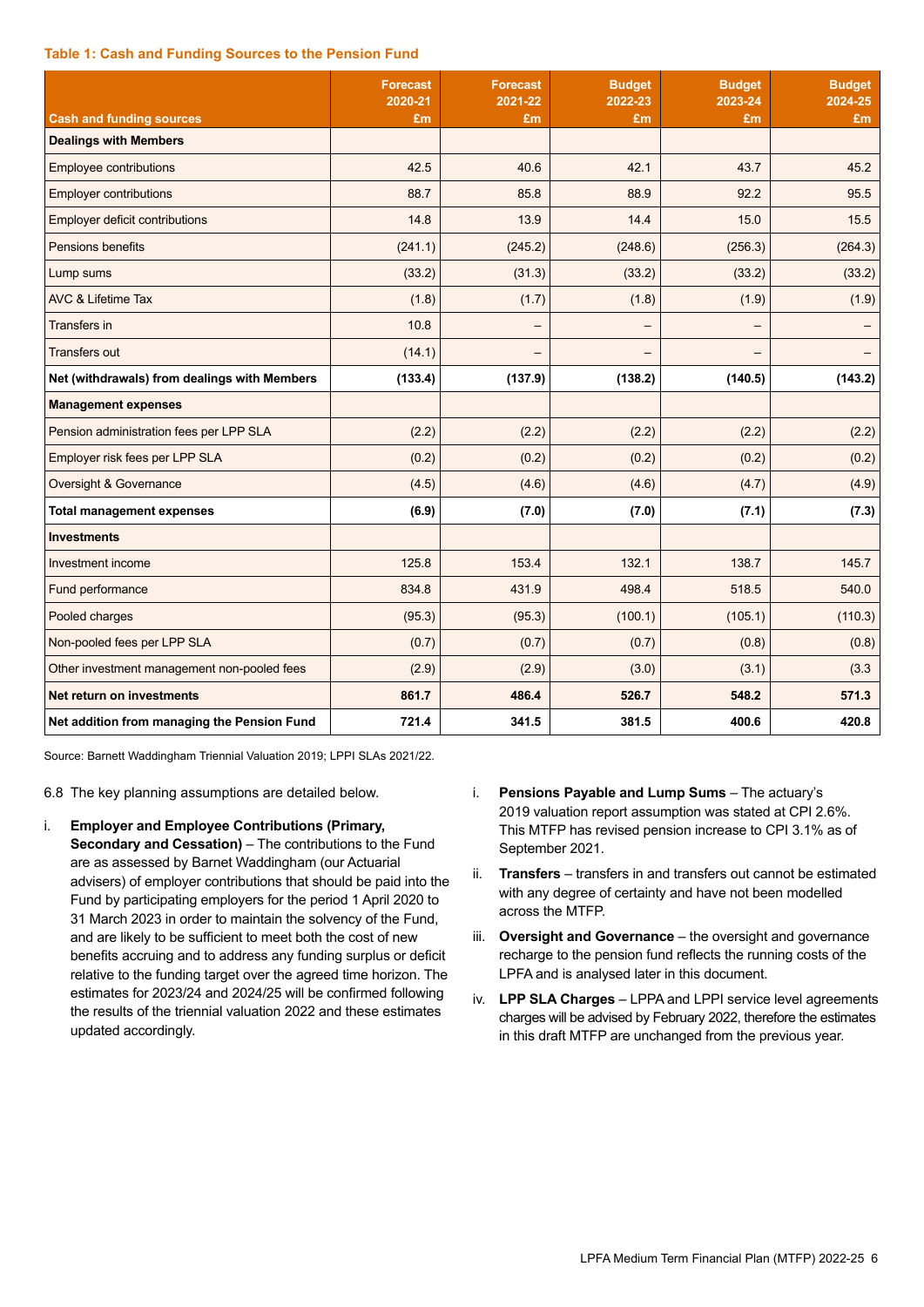## **7. Operational and Governance Expenditure**

- 7.1 The Operational and Governance expenditure represents the costs incurred by the Administering Authority in discharging its functions. Operational and Governance expenditure is recharged to the Pension Fund on a quarterly basis. It comprises the LPFA Board and LPFA team costs which, include charges for pension benefits arising under IAS19 and the pension reserve.
- 7.2 Since the last MTFP, the Central Corporate Costs classification was removed and directorates created. The MTFP 2020/21 for Operational and Governance costs are reproduced in Table 2 below to illustrate this matter. The directorate costs are outlined in the operational and governance budgets at Table 3 below. The directorates are:
	- Office of the Chief Executive Directorate;
	- Compliance, Legal and Governance Directorate;
	- Funding and Risk Directorate;
	- Finance Directorate; and
	- Communications and People Directorate.

#### **Table 2: Operational and Governance Budget by with the directorates aggregated for illustrative purposes**

| <b>Medium Term Financial Plan Oversight and Governance</b> | <b>Budget</b><br>2021-22<br>£000 | <b>Original</b><br><b>Budget</b><br>2022-23<br>£000 | <b>Revised</b><br><b>Budget</b><br>2022-23<br>£000 | <b>Budget</b><br>2023-24<br>£000 | <b>Budget</b><br>2024-25<br>£000 |
|------------------------------------------------------------|----------------------------------|-----------------------------------------------------|----------------------------------------------------|----------------------------------|----------------------------------|
| <b>LPFA Board</b>                                          | 257                              | 261                                                 | 297                                                | 306                              | 316                              |
| <b>ExCom</b>                                               | 229                              | 233                                                 | 237                                                | 244                              | 252                              |
| Central corporate costs                                    | 3659                             | 3,326                                               | 3,557                                              | 3,667                            | 3,781                            |
| IAS19 net of ER contributions                              | 456                              | 464                                                 | 903                                                | 931                              | 960                              |
| Recharge residual liabilities                              | (557)                            | (567)                                               | (563)                                              | (580)                            | (598)                            |
| Support services fee per LPP SLA                           | 510                              | 338                                                 | 168                                                | 168                              | 168                              |
| <b>Total Operational &amp; Governance</b>                  | 4,554                            | 4,055                                               | 4,599                                              | 4,737                            | 4,878                            |

- 7.3 The material key changes between the 2021/22 budget and the revised 2022/23 budget, and the delta between the original and the revised 2022/23 budget, are as follows:
- The IAS19 costs have increased mainly due to the increase in current service cost relating to new staff and the associated interest on the liabilities brought in as a result of the TUPE in of staff due to the insourcing exercise.
- The LPFA Board budget includes growth of £16k for recruitment costs and the annual Board awayday. There has also been an agreed increase to the standard Board Member fee from £12k p.a. to £17k p.a. with effect from 1 January 2022. This is the first increase to the fee since before LPP was formed.
- The recharges have reduced due to the LPP finance, governance, and human resource services being fully insourced from April 2022.

#### **Explanatory notes:**

- 1. Inflation is included across the MTFP at 3.1%, being the Bank of England base rate in September 2021. Staff inflation costs are £54k . There is also an increase of £22K due to the new health and care levy of 1.25% and relates to the increase to National Insurance relating to NHS and the social care national budgets.
- 2. The LPFA establishment increased to 20 full-time employees (FTE) from 11 FTEs in 2021/22. This follows a rationalisation of services and insourcing functions previously delivered by LPP.

| <b>Establishment Changes</b>                                        | <b>FTEs</b>    | £'000 |
|---------------------------------------------------------------------|----------------|-------|
| Compliance, Governance and Company Secretarial<br>Effective 11/2021 | $\overline{2}$ | 164   |
| <b>Funding and Risk</b><br><b>Effective 31/03/22</b>                |                | 103   |
| <b>Finance Services</b><br>Effective 09/21                          | 5              | 391   |
| Office of the Chief Executive<br>Effective 11/21                    |                | 132   |
| <b>Total Additions since 1 April 2021</b>                           | 9              | 790   |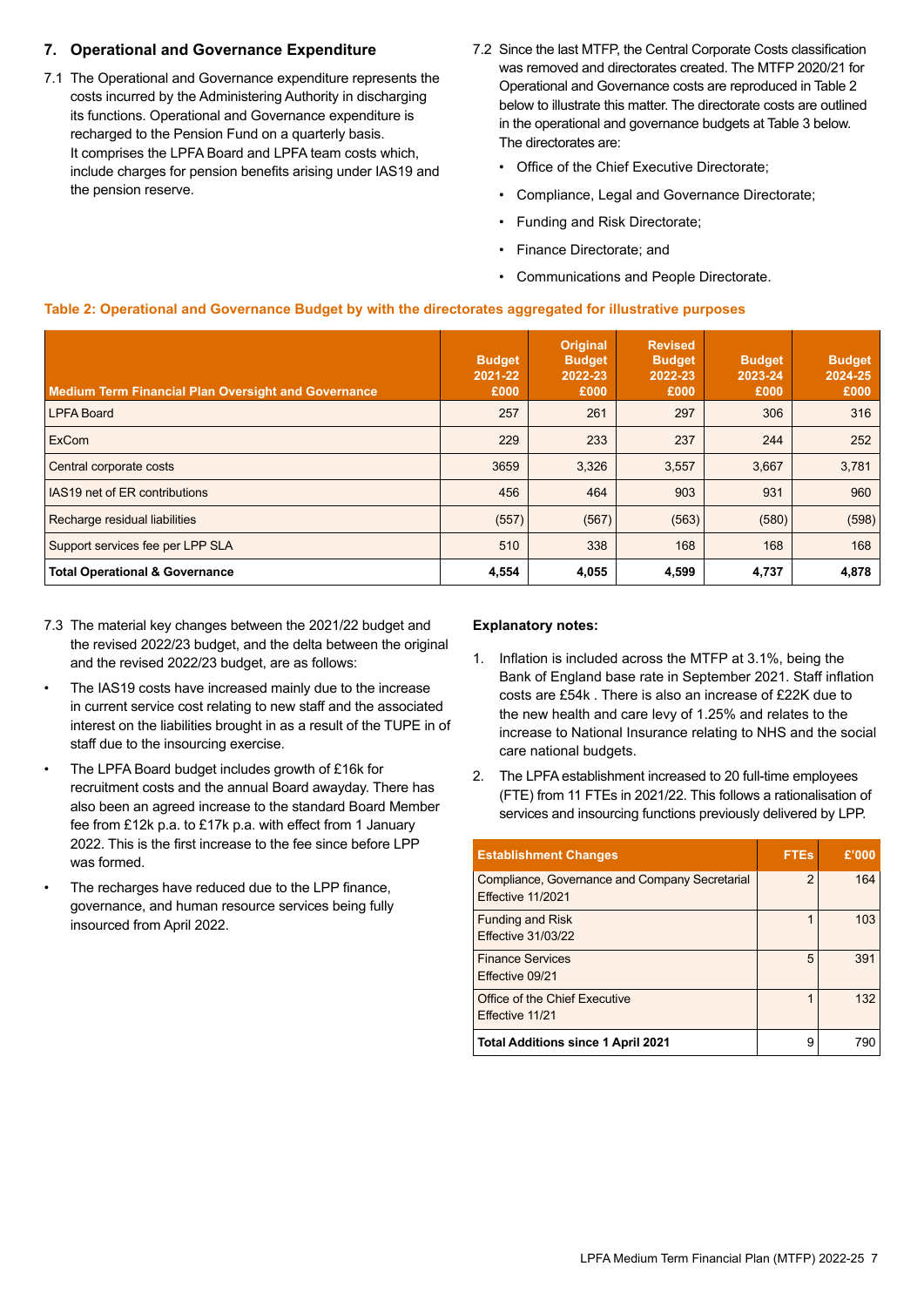#### **Net Savings from moving services inhouse from LPP are:**

| <b>Description</b>                    | <b>Base costs</b><br><b>2020/21 (adjusted)</b><br>for specific<br>inflation to date)<br>2022/23<br>£000 | <b>Budget for SLA</b><br>services<br>2020/23<br>£000 | <b>Budgeted</b><br>insourced<br>staffing and<br>other services<br>2020/23<br>£000 | <b>Total budgeted</b><br><b>SLA and</b><br>insourced<br><b>services</b><br>2020/23<br>£000 | <b>Net savings</b><br>from Adjusted<br><b>Base Cost</b><br>2020/23<br>£000 |
|---------------------------------------|---------------------------------------------------------------------------------------------------------|------------------------------------------------------|-----------------------------------------------------------------------------------|--------------------------------------------------------------------------------------------|----------------------------------------------------------------------------|
| <b>Corporate Governance</b>           | 74                                                                                                      |                                                      |                                                                                   |                                                                                            | 74                                                                         |
| Funding and Risk                      | 718                                                                                                     |                                                      | 188                                                                               | 188                                                                                        | 530                                                                        |
| <b>ALM Risk Services</b>              | 183                                                                                                     | 183                                                  |                                                                                   | 183                                                                                        |                                                                            |
| Finance & Audit                       | 487                                                                                                     |                                                      | 391                                                                               | 391                                                                                        | 96                                                                         |
| HR                                    | 82                                                                                                      |                                                      | 30                                                                                | 30                                                                                         | 52                                                                         |
| <b>Communications and People</b>      | 94                                                                                                      |                                                      | 69                                                                                | 69                                                                                         | 25                                                                         |
| <b>Executive Committee allocation</b> | 11                                                                                                      |                                                      |                                                                                   | $\overline{\phantom{m}}$                                                                   | 11                                                                         |
| Accommodation                         | 228                                                                                                     |                                                      | 228                                                                               | 228                                                                                        |                                                                            |
| IT                                    | 153                                                                                                     | 153                                                  |                                                                                   | 153                                                                                        |                                                                            |
| <b>Transfer pricing</b>               | 90                                                                                                      | 15                                                   |                                                                                   | 15                                                                                         | 75                                                                         |
|                                       | 2,120                                                                                                   | 351                                                  | 906                                                                               | 1,257                                                                                      | 863                                                                        |

- 3. IT Services will be delivered by LPP for the foreseeable future. Human Resources is earmarked for internal provision by 31 March 2022 funded by a draw down from earmarked reserves under Chief Executive Priorities.
- 4. The consultancy budgets held within earmarked general fund reserves are:

| <b>Earmarked consultancy</b><br>budgets                          | <b>Directorate</b><br>owner                        | £'000     |
|------------------------------------------------------------------|----------------------------------------------------|-----------|
| <b>Shareholder Governance Review</b><br><b>Legal Advisory</b>    | Compliance<br>Compliance                           | 150<br>30 |
| Net Zero & RI Funding & Risk<br><b>Priorities</b>                | <b>Funding and Risk</b><br><b>Funding and Risk</b> | 150<br>76 |
| <b>Chief Executive Priorities</b>                                | Office of the<br><b>Chief Executive</b>            | 100       |
| <b>Employer Relationships</b>                                    | Office of the<br><b>Chief Executive</b>            | 50        |
| Finance System & Transformation<br><b>Finance Reorganisation</b> | Finance<br>Finance                                 | 57<br>97  |
| <b>Total Earmarked Consultancy</b>                               |                                                    | 710       |

5. Service Level Agreements between the LPFA and LPP Group charged to the Operational and Governance budget are outlined in table below.

| <b>SLA name</b>                             | <b>Directorate owner</b>            | £'000 |
|---------------------------------------------|-------------------------------------|-------|
| <b>LPPA Administration</b>                  | Compliance, Legal<br>and Governance | 2,235 |
| <b>LPPI Asset Liability</b><br>and Risk SLA | <b>Funding and Risk</b>             | 183   |
| Information<br><b>Technology SLA</b>        | Office of the Chief<br>Executive    | 153   |
| <b>Transfer Pricing</b>                     | Office of the Chief<br>Executive    | 15    |

The amount paid to LPPI for Assets under Management (disclosed in the Net Asset statement in Appendix 1) is excluded from this table as it relates to Pension Fund services and not Operations and Governance.

6. Operational and Governance has two reserves, with balances as outlined below. The LPFA's General Reserve is maintained to manage the impact of unexpected one-off costs and is supported by a Reserves Policy. Management's judgement on the adequacy of General Reserves reflects perception of the residual risk of emergencies and/or of unexpected events, in the context of the risk management and financial control processes in place.

| <b>General reserves</b>                        | £'000   |
|------------------------------------------------|---------|
| Balance as at 01/04/19                         | 1,273   |
| Per audited accounts                           | 332     |
| Balance as at 01/04/20                         | 1,605   |
| Per audited accounts                           | 391     |
| <b>Balance as at 31/03/21</b>                  | 1,996   |
| Consultancy reserve                            | 710     |
|                                                | 2,706   |
| Reserves to be transferred to the pension fund | (1,996) |
| <b>Balance as at 31/03/22</b>                  | 710     |
| Utilisation of Consultancy reserve             | (710)   |
| <b>Balance as at 31/03/23</b>                  |         |

The second reserve relates to the Pension deficit reserve which had a negative balance of £18.4 million as at 31 March 2021.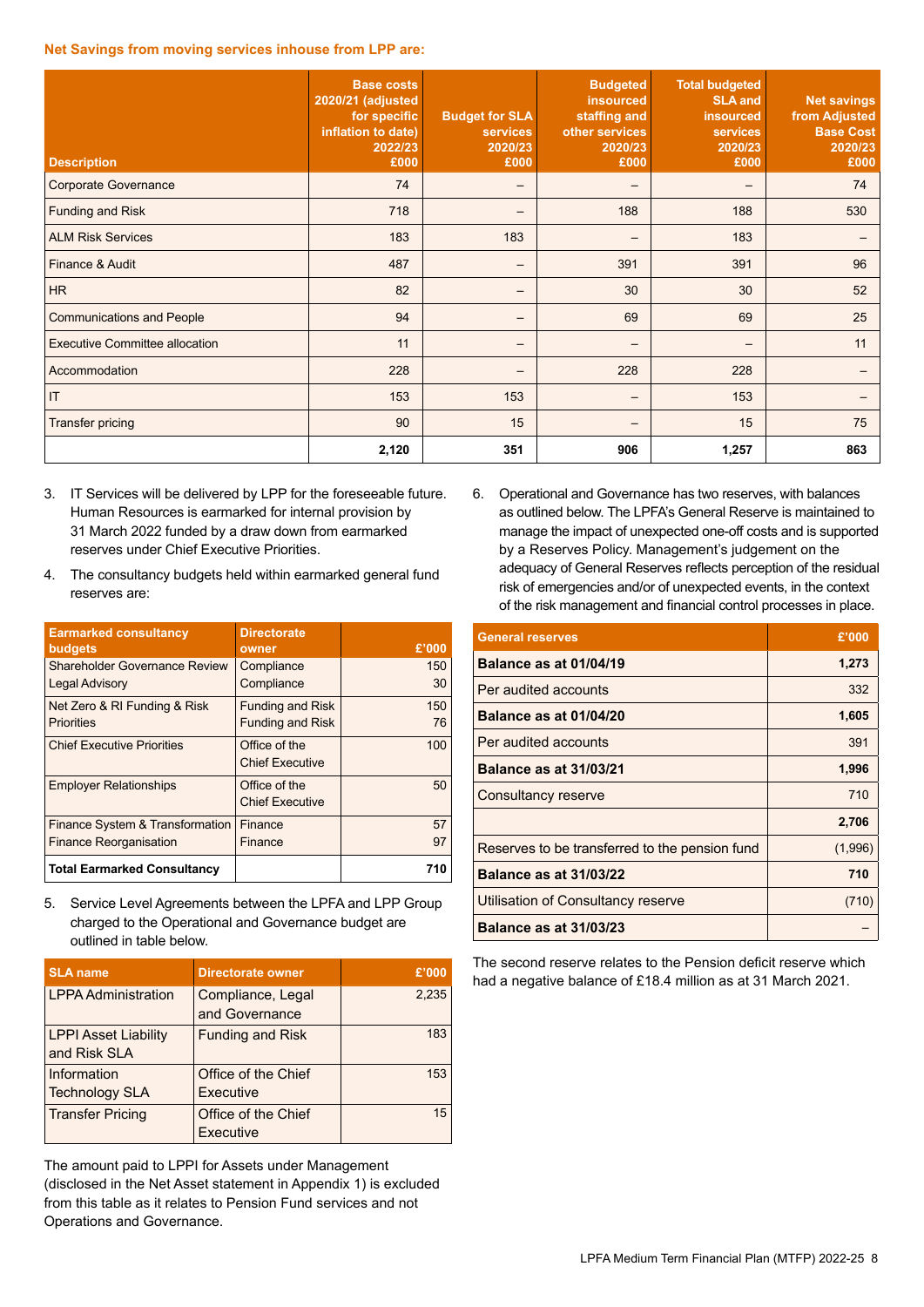#### **Table 3: Detailed Budget Reconciliation from 2021-22 to 2022/23**

|                          |                                  |                                   |                           |                                        | <b>Changes since last MTFP</b> |                         |                                                           |
|--------------------------|----------------------------------|-----------------------------------|---------------------------|----------------------------------------|--------------------------------|-------------------------|-----------------------------------------------------------|
| <b>Description</b>       | <b>Business area</b>             | <b>Budget</b><br>2021/22<br>£'000 | <b>Inflation</b><br>£'000 | <b>Consultancy</b><br>reserve<br>£'000 | <b>Growth</b><br>£'000         | <b>Savings</b><br>£'000 | <b>Revised budget</b><br>2022/23<br><b>Total</b><br>£'000 |
| <b>LPFA Board</b>        |                                  | 257                               | 8                         | -                                      | 32                             | $\qquad \qquad$         | 297                                                       |
| <b>CEO</b>               |                                  | 229                               | 8                         | -                                      |                                |                         | 237                                                       |
|                          | Office of the Chief<br>Executive | 798                               | $\bf 8$                   | (100)                                  | 251                            | (181)                   | 776                                                       |
|                          | Compliance<br>& governance       | 515                               | 10                        | (180)                                  | 181                            | (11)                    | 515                                                       |
|                          | Funding & risk                   | 792                               | 14                        | (226)                                  | $121$                          | (59)                    | 642                                                       |
|                          | Finance & finance<br>technical   | 1,167                             | 17                        | (154)                                  | 598                            | (367)                   | 1,261                                                     |
|                          | Communications<br>and People     | 387                               | 5                         | (50)                                   | 83                             | (62)                    | 363                                                       |
| <b>Directorates:</b>     |                                  | 3,659                             | 54                        | (710)                                  | 1,234                          | (680)                   | 3,557                                                     |
| <b>SLA Charges:</b>      |                                  |                                   |                           |                                        |                                |                         |                                                           |
|                          | Finance                          | 197                               | $\overline{\phantom{0}}$  | —                                      | $\overline{\phantom{0}}$       | (197)                   |                                                           |
|                          | $\mathsf{I}\mathsf{T}$           | 136                               | $\overline{c}$            | <sup>-</sup>                           | 15                             |                         | 153                                                       |
|                          | <b>Human Resources</b>           | 80                                | <sup>-</sup>              | —                                      | —                              | (80)                    |                                                           |
|                          | <b>Transfer Pricing</b>          | 50                                | $\overline{\phantom{0}}$  | $\overline{\phantom{0}}$               | $\overline{\phantom{0}}$       | (35)                    | 15                                                        |
|                          | Executive                        | 11                                | —                         | <sup>-</sup>                           | $\qquad \qquad -$              | (11)                    |                                                           |
|                          | Corporate<br>Governance          | 36                                | $\overline{\phantom{0}}$  | —                                      |                                | (36)                    |                                                           |
| <b>Total SLA</b>         |                                  | 510                               | $\overline{2}$            | -                                      | 15                             | (359)                   | 168                                                       |
| <b>Total IAS19</b>       |                                  | 456                               | -                         | -                                      | 447                            |                         | 903                                                       |
| Recharge                 | Residual                         | (557)                             | (6)                       | (563)                                  |                                |                         |                                                           |
| <b>Expenditure:</b>      |                                  | 4,554                             | 72                        | (710)                                  | 1,728                          | (1,045)                 | 4,599                                                     |
| <b>ALM Risk</b>          |                                  | 178                               | 5                         |                                        | -                              |                         | 183                                                       |
| <b>ALM Risk recovery</b> | <b>Pension Fund</b>              | (178)                             | (5)                       |                                        |                                |                         | (183)                                                     |
| Total recharged:         | Pension Fund                     | (4, 554)                          | (72)                      | 710                                    | (1,728)                        | 1,045                   | (4, 599)                                                  |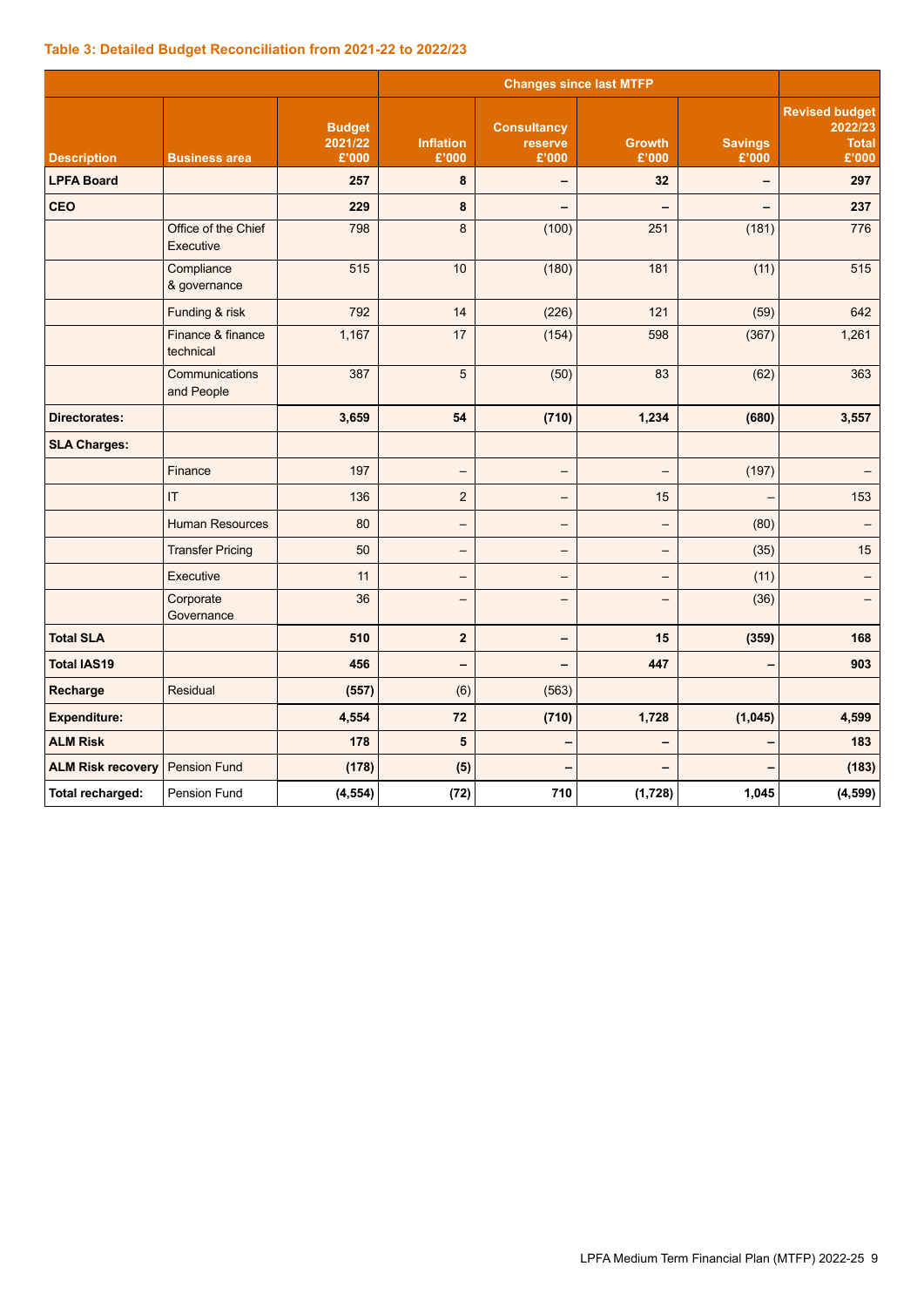### **8. Residual Liabilities**

8.1 The residual liabilities relate to responsibilities transferred to the LPFA following the abolition of the GLC, the ILEA and the LRB due to historical asbestosis claims. Such costs are met from a levy charged on London Boroughs.

- As part of the 2021/22 audit, the number of forecasted asbestosis claims were revised and the provision reduced.
- There is a year-on-year reduction of the management charge paid to LPFA from residual liabilities in line with reducing benefit payments.

#### **Table 5 Residual liabilities income and expenditure 2021/22 to 2024/25**

#### **Income and expenditure**

8.2 A summary of the Residual Liabilities income and expenditure budget for the three years of the MTFP is provided in the table below.

|                             | <b>Forecast</b> | <b>Budget</b> | <b>Budget</b> | <b>Budget</b> | <b>Budget</b> |
|-----------------------------|-----------------|---------------|---------------|---------------|---------------|
|                             | 2021-22         | 2021-22       | 2022-23       | 2023-24       | 2024-25       |
| <b>Residual liabilities</b> | £000            | £000          | £000          | £000          | £000          |
| <b>Greater London</b>       |                 |               |               |               |               |
| Unfunded pension costs      | (5, 239)        | (5, 497)      | (5,083)       | (4, 934)      | (4, 792)      |
| Asbestosis provision        | (957)           | (2, 143)      | (681)         | (700)         | (720)         |
| Management expense          | (237)           | (237)         | (231)         | (226)         | (220)         |
| Interest                    | 215             | 326           | 257           | 300           | 345           |
| Levy                        | 10,318          | 10,318        | 10,318        | 10,318        | 10,318        |
| <b>Net inflow</b>           | 4,100           | 2,767         | 4,579         | 4,758         | 4,932         |
|                             |                 |               |               |               |               |
| <b>Inner London</b>         |                 |               |               |               |               |
| Unfunded pension costs      | (10,049)        | (9,688)       | (9,830)       | (9,618)       | (9, 415)      |
| Asbestosis provision        | (1, 183)        | (210)         | (843)         | (866)         | (891)         |
| Management expense          | (320)           | (320)         | (312)         | (304)         | (296)         |
| Interest                    | 114             | 137           | 135           | 157           | 181           |
| Levy                        | 13,065          | 13,065        | 13,065        | 13,065        | 13,065        |
| <b>Net inflow</b>           | 1,626           | 2,984         | 2,216         | 2,434         | 2,644         |

- 8.3 The key planning assumptions in the above projections are as follows:
- **Unfunded pension payments** in the short term these represent the main costs and have continued to be broadly in line with budget each year. They are reducing over time in line with historic trends as the number of pensioners decline, although this reduction is in part offset by the annual pension's increase which is based on the CPI as at 31 March 2022.
- **Asbestosis provision** The LPFA's Fund Actuary forecasts that the value of asbestosis claims will fluctuate marginally over the next 7 years before tailing off to 2035. For the purposes of the MTFP it is assumed that the list of ongoing cases at the start of 2020/21 will be settled in the financial year. Future years assume the new cases forecast in each year, as included in the current provision in the audited 2020/21 accounts, will be settled each year.
- The LPFA currently levies more than is required to settle known asbestosis cases to build reserves. The LPFA does this in order to smooth the cost of the cases to the London Boroughs over the period they are expected to originate.
- In addition, the LPFA has been in discussion with the London Boroughs over the past few years that the levy will continue to remain at this level in order to pay for the pension fund deficit attributable to the former GLC/ILEA London bodies. As the requirement of the levy to fund asbestosis costs lessens an increasing amount will be used to pay off the pension fund deficit until this is paid off in full.
- **Management expenses** these represent a recharge from the Operational Account and are forecast to decline over time in line with the unfunded pension payments.
- **Interest** represents income earned on cash held at the GLA.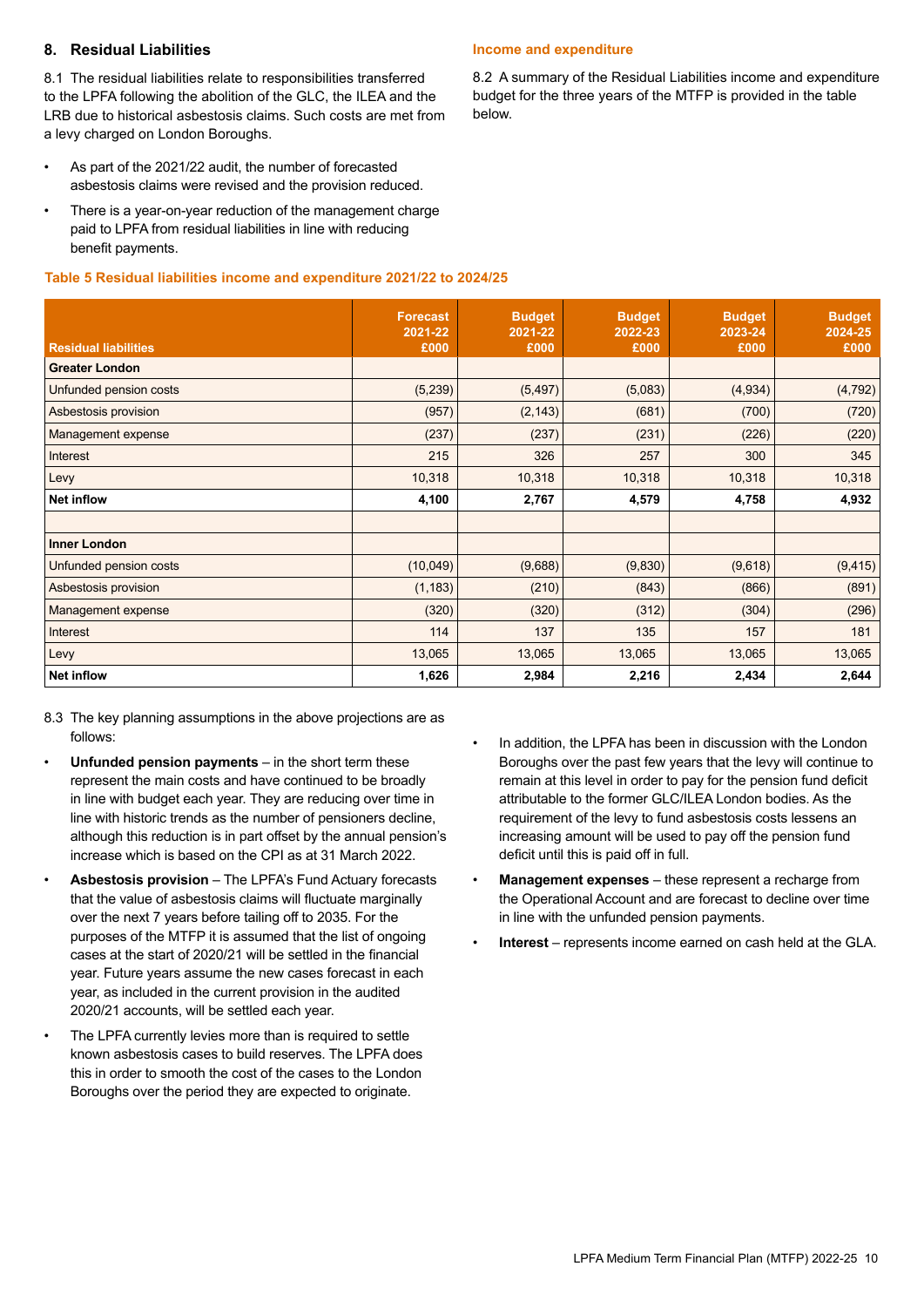## **9. Risks**

The key risks facing the LPFA over the next three years are as follows:

*Outside of direct LPFA control:*

- **Brexit/ COVID-19** There are potential consequences of Brexit and the ongoing COVID-19 pandemic, which could impact investment performance, and funding levels of fund employers. To some extent, some of this uncertainty is likely to be already priced into investment markets. Though this risk is outside LPFA's control, it is partially mitigated by the following:
	- A diversified global portfolio, limiting the impact of the UK economy on the Fund's investments.
	- A funding approach that reflects the prevailing economic conditions within the actuarial discount rate. This means that falls in asset values are typically partially offset by corresponding falls in liability values.
	- LPPI projects expected cash inflow and outflow 12 months into the future, both on a best estimate and "downside" basis. This allows potential cash shortfalls to be identified and managed in advance.
- **Enforced Pooling** the Government may yet enforce pooling on the LGPS in a manner other than the existing format allows for This would likely lead to significant costs in either dismantling the partnership vehicle or adding additional partners. The LPFA continues to advocate for LPPI's continued evolution to a best-in-class provider of pooled investment services.
- **Future structure of LGPS** the estimates are constructed based on the current regulations. However, in a three-year time horizon it is possible that further changes emerge that will impact the overall position of the organisation, for example by merging funds or by changes to the categories of employers that contribute to the LGPS (particularly Higher Education and charities).
- **Increasing administrative burden** additional pressures surrounding the cost cap and McCloud cases could add significant time and cost to the Fund management. While this risk is outside LPFA's control, we have responded to consultations around both issues, and we continue to work closely with LPPA to ensure that they can be delivered efficiently and with minimum disruption to existing processes.

## **10. Mitigations**

- **Employers' default** whilst the LPFA makes considerable effort to manage the risk of employer default, including the obtaining of security and/or charges over assets and/or levying risk adjusted additional contributions, an employer default could increase the pension burden on remaining employers, potentially resulting in higher contributions from the other employers in the fund. Following the 2019 valuation, the LPFA now holds over £500 million of security, representing around a quarter of the cessation liabilities of tier three employers. We will continue to actively engage with employers particularly now we have strengthened our inhouse Employer Management team, as set out above.
- **Key Assumptions** the key assumptions made in producing the MTFP were set out at the beginning of the document, and these will require appropriate monitoring by the LPFA team.
- **Success of LPP Group** LPFA is a 50% shareholder in the LPP Group and shares in any value generated by LPP. The LPFA is able to apply considerable but proportionate direction and influence on the LPP Group, whilst LPFA operations are also subject to satisfactory delivery by the LPP Group. In addition, a new LPFA management team has also been put in place to ensure robust oversight and governance over LPP Group activities for the LPFA. In addition, the overall effectiveness of the current arrangements will be considered as part of a planned review of the terms of the Shareholder Agreement always envisaged in this MTFP planning period.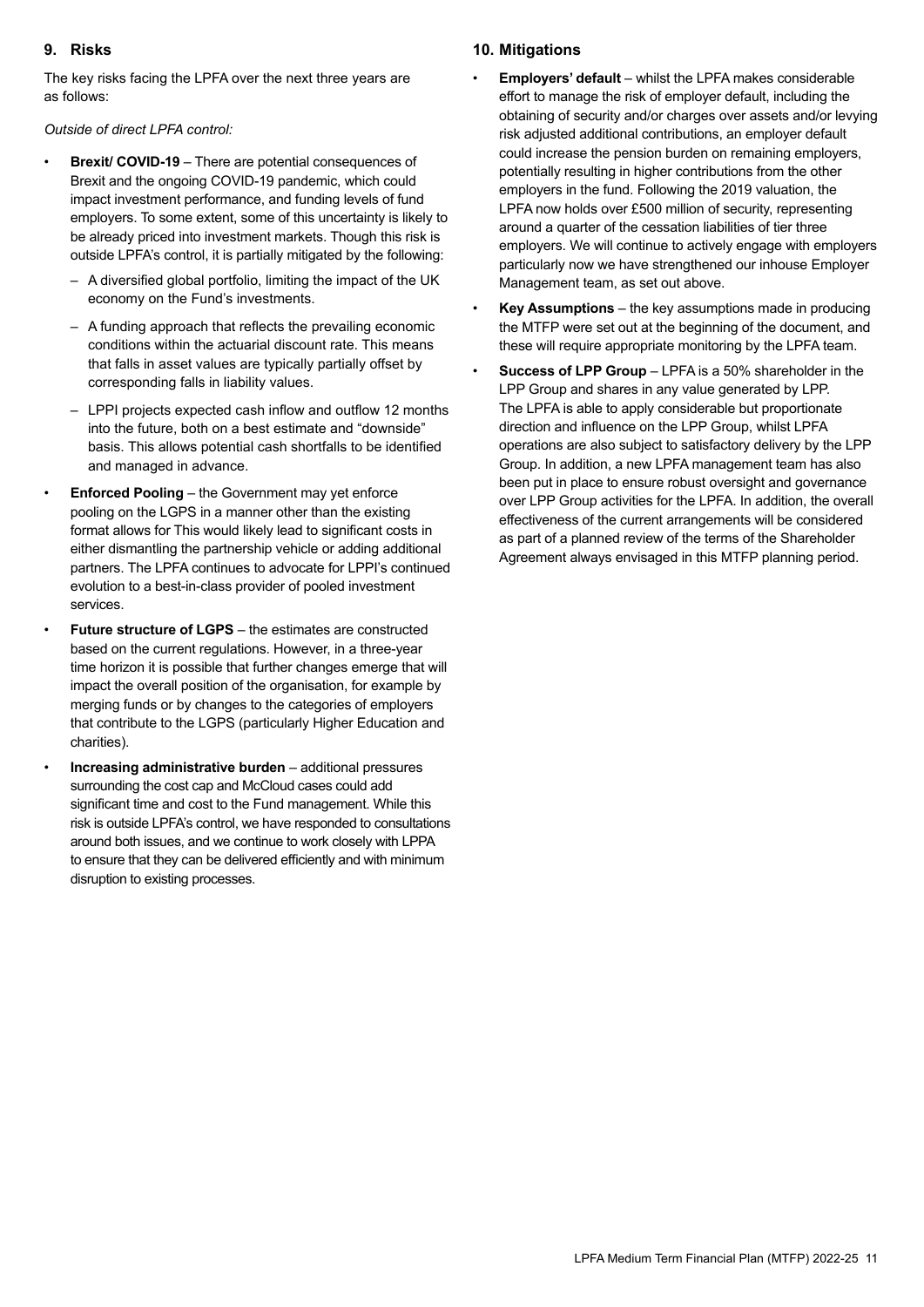## **11. Opportunities**

## **• London Fund collaboration**

Over the past two years, the LPFA has conceived and developed the London Fund, a collaboration between London investors (initially LGPS funds, but potentially others too). The London Fund is operated jointly by LPPI and London LGPS CIV Ltd (London CIV) and launched mid December 2020 with LPFA as a seed investor. The fund will invest mainly in real estate and infrastructure projects within London, with the dual aims of:

- Delivering attractive returns (above the actuarial discount rate); and
- Delivering a positive social and environmental impact.

The London Fund offers the LPFA a platform to engage collaboratively with London Boroughs and potentially act as a catalyst for greater collaboration in future. We are pleased to see other London Borough either invest or plan to invest into the London Fund furthering our strategic ambition to increase collaboration for all in the LGPS/local government community.

- **Increased Responsible Investment (RI), Climate change and Environmental, Social and Governance (ESG) activities**
	- More action on climate change would reflect actions already being taken by our employers (Universities, GLA going carbon neutral etc.) and reflects a desire by members to see continued action on the topic. Impact is increased engagement and support for the fund.
	- More action on climate change and more progress on other RI issues (i.e., Living Wage, Diversity) would align ourselves to the Mayor's objectives (and wider political and social issues) and prevent any reputational damage to his office occurring from a disconnect between his policies and our actions, (where aligned).
	- Developing our RI approach and reporting provides 'more to say' to all our stakeholders, gives us a platform to open conversations up with conferences and media and assist our efforts to engage with the increasing number of activists, media or lobby groups.
	- Action supports London's profile and reputation as a progressive, forward looking city. We continue to be an active partner in the c40 Cities Invest/Divest Initiative of international cities where the Mayor has become Chair for the forthcoming year.
	- The public desire to see pension schemes becoming more 'socially aware' is not going away - being an early adopter and understanding where we stand on specific issues will build the LPFA's capacity early, on and this is in line with our approach to identifying and managing risk. Failure to be on top of how we respond to a range of social issues will simply result in increased time and resourcing being required to address such challenges.

## **12. Treasury Management**

As at 31 March 2021, the Fund had cash balances of £102 million (Pension Fund and Operations). The LPFA also manages a further £50 million of cash held against Residual Liabilities.

In addition to cash directly held by the LPFA, third party investment fund managers may hold cash in various currencies as part of their mandates. The LPPI Investment Teams monitor managers' cash policies.

Treasury investment performance is monitored by the Audit and Risk Committee and reported to the Board.

## **13. Governance considerations**

The key requirements of the LPFA is that we must prepare a draft budget statement and present this to the Mayor by 31 December 2021; the LPFA must have regard to any comments received from the Mayor by 31 January 2022; the LPFA is required to set a levy before 15 February 2022, and ideally, sign off the final MTFP to support its business planning and SPS, usually at its March Board meeting.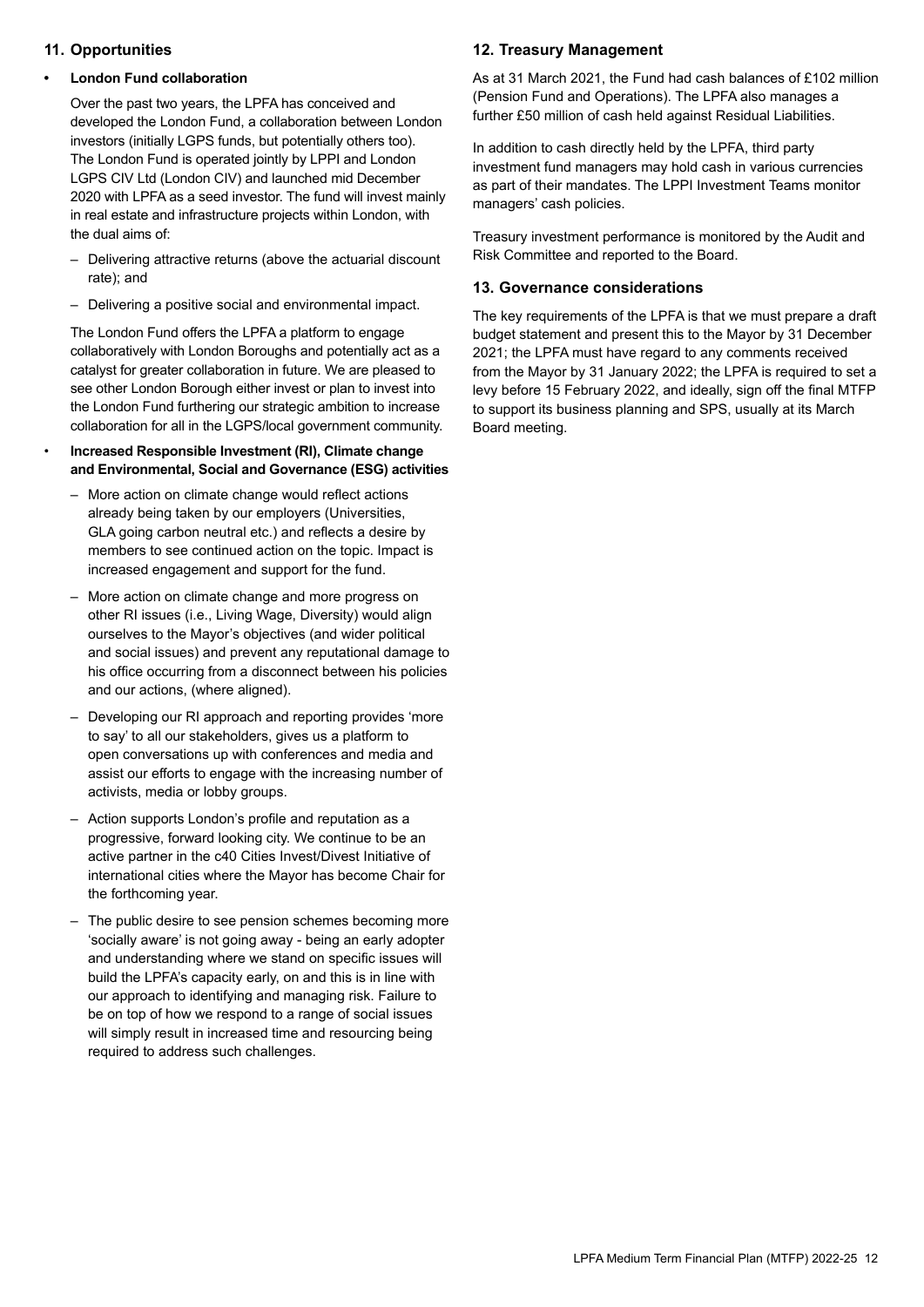## **Glossary**

**Asbestosis** – this is the disease developed from inhaling asbestos dust.

The LPFA is liable for residual liabilities, including industrial injuries, in accordance with The London Residuary Body *(Transfer of Compensation Functions Order)* 1991.

The Compensation Act 2006 has increased LPFA's liabilities.

The GLC took the decision to self-insure until the early 1980s. Personal injury insurance was affected from April 1982 until abolition, but carried very large excesses (typically

£100K). In recent years, a steady stream of claims has been received from former employees who have contracted asbestos related illnesses, pleural plaques (not necessarily life threatening) and mesothelioma (which is terminal), during their employment. Asbestos related diseases do not manifest themselves until between 10 and 30 years after contamination (and as such are not bound by the three-year time barring ruling for non-latent personal injuries).

The LPFA's liability on injury claims was increased by the Compensation Act 2006, which reversed an earlier decision (Barker v Corus Plc) that allowed the LPFA to pay a portion of the compensation awarded on the basis of length of time the claimant was employed by the LPFA related bodies. It is therefore no longer for the claimant to prove the proportion of damages for which the defendant is liable. Instead, it is for LPFA to prove that another defendant is jointly responsible for asbestosis exposure and, to what extent.

**Financial year** – period for which the budget is set, and accounts prepared – the LPFA financial year is 1 April to 31 March.

**Forecast of outturn** – this is the estimate of the expenditure for the financial year taken at a point part way through the year. The forecast of outturn will take known expenditure, that was actually spent and committed (purchase orders) and add to this expected expenditure for the remainder of the financial year. This then allows comparison to the budget.

**GLA** – Greater London Authority – strategic London authority set up in 2000. The Mayor's Office is part of the GLA.

**GLC** – Greater London Council – former London government body abolished in the 1980s.

**ILEA** – Inner London Education Authority – former London body abolished in the 1980s. LGPS – Local Government Pensions Scheme. The scheme administered by the LPFA.

**LPP** – Local Pensions Partnership Ltd– a private entity of which LPFA is a joint shareholder with Lancashire County LPFA. They provide pension services to LPFA.

**LRB** – London Residual Body – former London body set up on abolition of the GLC and ILEA to manage function not allocated to other parts of London government, mainly London boroughs.

**Mayor of London** – elected representative in London, elected every four years from 2000. The current Mayoral term ends in May 2025. The Mayor appoints the LPFA Board and is a consultee on the LPFA budget and strategic plan.

**Reserves** – funding received but not yet used is held in reserves, which are either earmarked and held in a specific reserve or are held in the general reserve. The amounts held in reserves are to meet future demands which may be planned, expected or unknown.

**Valuation** – this is undertaken every three years on all LGPS funds. The next valuation is due at 31 March 2022. The valuation considers the liability of the pension fund, provides a current funding position and establishes employer pension contribution rates for the coming three years.